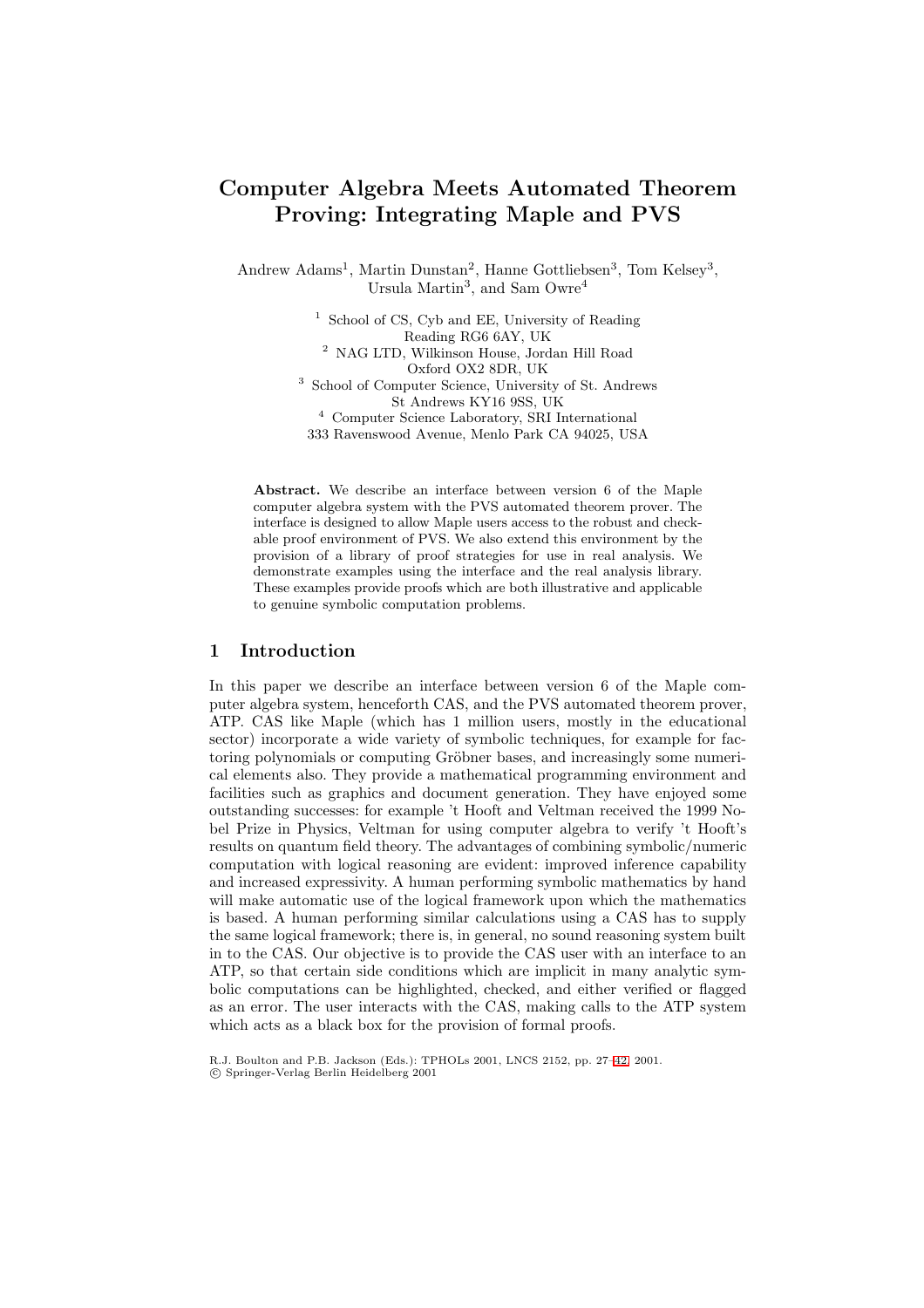While there have been many projects aimed at combining the calculation power of CAS with the logical power of ATP systems, the basic approach is always from the point of view of a user interested in completely correct developments. That is, the point of view of a theorem proving user who wishes to have powerful calculation available to generate existential witnesses or factorisations. Our approach takes the view point of a user of a CAS who simply wishes it to be more robust. Current users of CAS, while not pleased when incorrect results are generated, are nevertheless willing to accept a certain level of deficiency as a trade-off for the utility of the system. We aim to improve the existing support for users of CAS by adding to the correctness in an incremental way, with a black box ATP system supporting better computer algebra calculation. The work described in this paper is another step toward this goal, though much remains to be done, both in terms of developing the formalisations needed in ATP systems and in re-engineering the algorithms implemented in CAS to take advantage of the black box without losing the speed and power of existing CAS implementations.

The aims of this paper are (i) to describe the design and implementation of the interface (Section [3\)](#page-6-0), and (ii) to illustrate its power by describing the automated verification of properties needed to ensure correctness of routines for differential equations in Maple (Section [4\)](#page-10-0). The remainder of this introduction provides motivating examples, and briefly describe the systems involved and the background to the project. In Section [2](#page-5-0) we discuss the extension to PVS which allows automated proofs of side conditions, continuity and convergence for elementary functions with parameters. One use of the interface is the checking of the validity of input to certain Maple procedures. For example, when solving a differential equation, one must ensure that the input function  $f(x, y)$  is continuous (and thus defined) on the required region. This is not done by Maple, and so Maple might return an answer that looks like a plausible solution even if the input is not of the right form. However, using the interface one can verify the continuity of  $f(x, y)$ . Although our current PVS implementation of continuity checking relies on a fairly simple method for verifying continuity, it does handle a large class of functions well.

# <span id="page-1-0"></span>**1.1 Motivating Examples**

In this section we show that CAS output can be misleading or incorrect. A typical CAS will have no general mechanism for checking that results are mathematically correct. Hence errors can arise in the determination of equality of two expressions, or in the definedness of expressions with respect to symbolic parameters. By not formally checking each result, CAS output can propagate errors throughout a complicated symbolic calculation, and hence produce invalid results. The following examples illustrate typical problems which can occur.

**Simplification.** The expression  $\sqrt{x^2}$  will not automatically simplify to x in a CAS, since this is incorrect for negative  $x$ . Maple provides a mechanism for assuming that variables (and functions) have properties such as negativity (or differentiability), but the system can still fail to simplify expressions containing square roots correctly. To see this, consider the expressions  $a = |x - y|$  and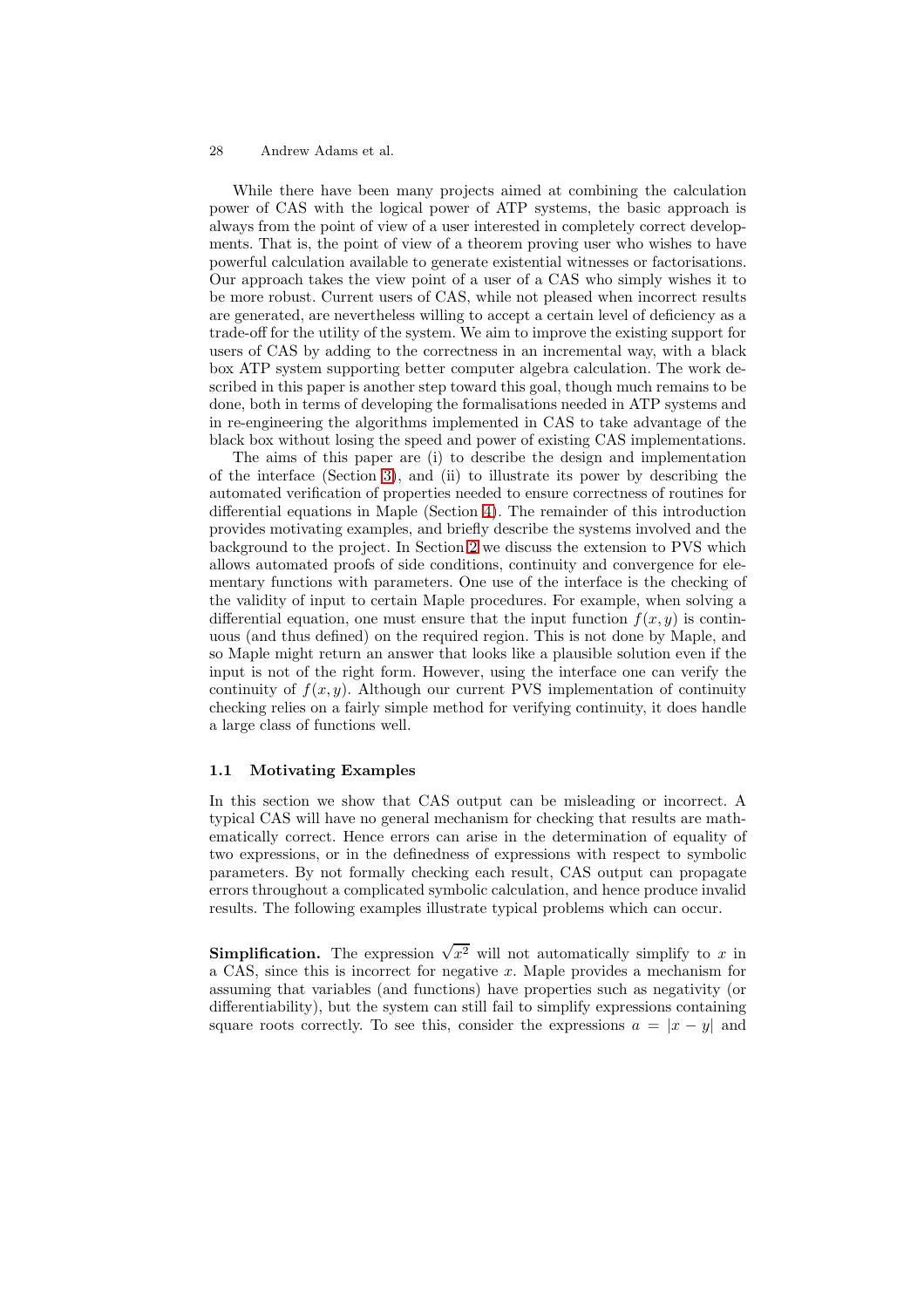$b = |\sqrt{x} + \sqrt{y}| |\sqrt{x} - \sqrt{y}|$ , where x and y are positive reals. Suppose a Maple user wishes to verify that  $a = b$ . The commands available are

<sup>&</sup>gt; a := abs(x-y); a := |x − y| <sup>&</sup>gt; b := abs(sqrt(x)+sqrt(y))\*abs(sqrt(x)-sqrt(y)); b := <sup>√</sup><sup>x</sup> <sup>+</sup> <sup>√</sup><sup>y</sup> <sup>√</sup><sup>x</sup> <sup>−</sup> <sup>√</sup><sup>y</sup> <sup>&</sup>gt; assume(x > 0): assume(y > 0): <sup>&</sup>gt; verify(a,b); f alse <sup>&</sup>gt; verify(a,b,equal);

#### F AIL

Note that issuing a command **assume**  $(y > 0)$  binds all future occurrences in this Maple session of the parameter y to be positive unless a new assumption about y is issued. However, not all algorithms will check the assumption database for information about the parameters included in their arguments. It is evident that there is a problem with the robustness of the Maple verify command: verify(a,b) returns false for this example; the heuristic simplification techniques used to reduce  $a - b$  to zero are inadequate. verify(a,b,equal) uses a more sophisticated set of heuristic techniques, but still fails to provide the expected result, namely true. Hence, for this example, the output from Maple is either an admission of failure or misleading to the user.

#### **Definedness and Parameters.** Consider the definite integral

$$
\int_0^b \frac{1}{x-a} dx\tag{1}
$$

where a and b are positive real parameters. Maple returns the solution  $\log(b$  $a) - \log(a) - i\pi$ , which, when  $a = 1$  and  $b = 2$ , reduces to  $-i\pi$  which is a complex number, and hence incorrect. Maple does not check that the function is defined everywhere in the interval of integration; in this case that  $a$  is not in  $(0, b)$ .

**Continuity Checking.** Maple has an inbuilt procedure for checking properties of functions and expressions. This procedure does not always return correct results:

$$
> is(x - (1/x) + 1 - (1/x), continuous);
$$

*false*

Even the assumption of positive arguments does not solve the problem:

 $>$  is(y -> (1/y)+1-(1/y), continuous);

#### *false*

The Maple/PVS interface described in this paper is designed to address the problem of the lack of verification of CAS results. The Maple user works in the

 $>$  assume(y > 0):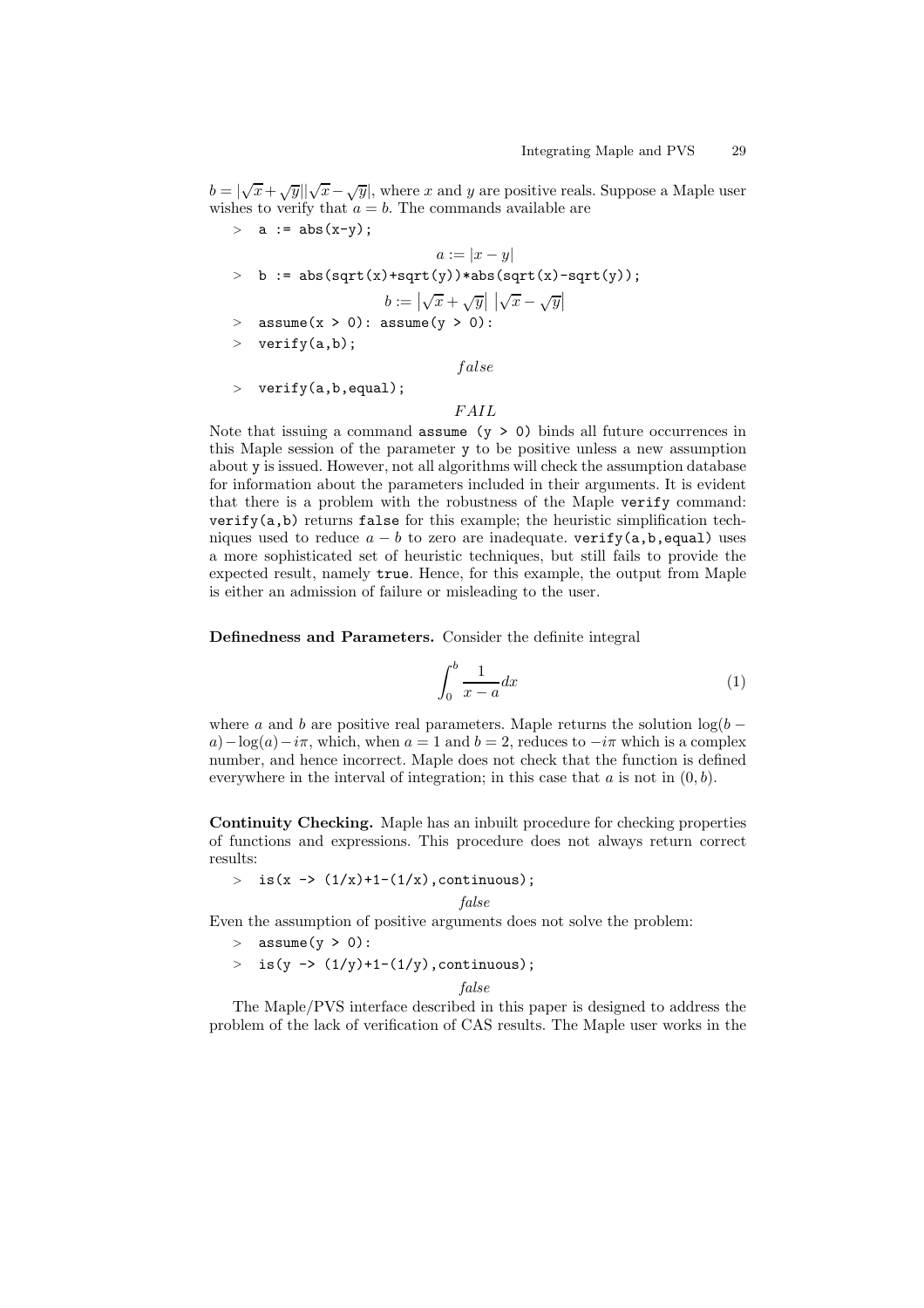usual Maple environment, and has access to a formal, checkable proof mechanism which has been extended to deal with properties of real valued expressions involving parameters, such as those given in the above examples. In Section [4.1](#page-10-1) we use the Maple/PVS interface to prove that

$$
|x - y| = |\sqrt{x} + \sqrt{y}| |\sqrt{x} - \sqrt{y}| \quad \text{for} \quad x, y > 0 \tag{2}
$$

<span id="page-3-0"></span>and that

$$
b > a > 0 \implies \exists x \in (0, b) \quad \text{such that} \quad x \notin \mathbb{R} \setminus \{a\} \,. \tag{3}
$$

These proofs allow the user to correct, modify or disregard the incorrect results from Maple.

## **1.2 Background**

Previous approaches to the combination of CAS and ATP are discussed and classified in [\[8\]](#page-15-1). We mention selected examples which are direct or indirect predecessors to this work. All approaches share the common problem of communicating mathematical information between the CAS and ATP systems. One solution is to define a standard for mathematical information that can, in principle, be understood by any mathematical computation system. Examples of this common knowledge approach include the OpenMath project [\[1](#page-14-0)[,11\]](#page-15-2), and protocols for the exchange of information between generic CAS and ATP systems [\[5](#page-14-1)[,15\]](#page-15-3). Another solution is the sub-package approach, in which communication issues are side-stepped by building an ATP within a CAS. Examples include Analytica [\[4\]](#page-14-2), REDLOG [\[12\]](#page-15-4), the Theorema project [\[6](#page-14-3)[,7\]](#page-14-4), and a logical extension to the type system of the AXIOM CAS [\[18](#page-15-5)[,25\]](#page-15-6). The third common approach involves the choice of preferred CAS and ATP environments, and the construction of a specific interface for communication between them. Examples include Maple-HOL [\[16\]](#page-15-7), Maple-Isabelle [\[3\]](#page-14-5), and Weyl-NuPrl [\[17\]](#page-15-8).

The common-knowledge approach depends on wholesale acceptance of the protocols by both the CAS and ATP communities. Since this has not yet happened, we concentrate on the remaining two approaches. The sub-package approach has the advantage that communication is easy, and the disadvantage that implementation of an ATP in a language designed for symbolic/numeric computation can be hard. In particular, there may be problems with misleading or incorrect output from CAS routines, which adversely affect the soundness of the proof system. For example, the simplification error described in Section [1.1](#page-1-0) could lead to an undetected division by zero, which could propagate logical errors.

The specific interface approach has the advantage that the target CAS and ATP are implemented and developed by experts in the respective technologies, and the disadvantage that communication problems remain. Another issue is the relationship between the systems. In the examples mentioned above, the primary system in use was the ATP, and the CAS was used as an oracle to provide calculation steps. By contrast the motivation for our work is to support the users of computer algebra systems in their work by giving them the opportunity to use the rigour of theorem prover when they wish, completely automatically in some cases. This has the advantage that users can use all the facilities of the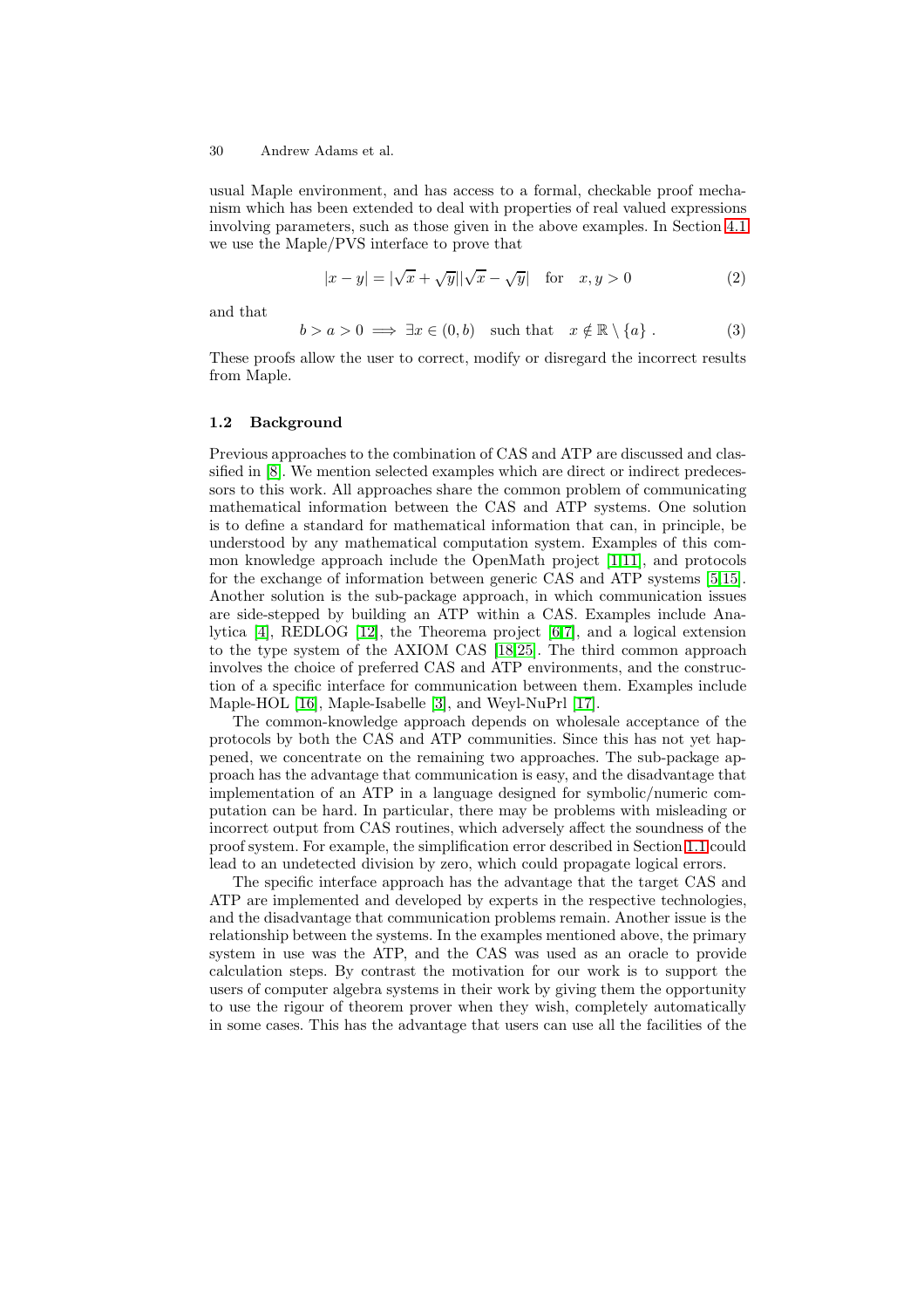CAS, but the theorem prover implementation can be restricted. Since Maple is a programming language calls to a prover can be embedded in procedures and made invisible to the user.

The objective of this project is to develop a specific interface which links the major commercial CAS Maple [\[19\]](#page-15-9) to the widely used ATP PVS [\[21\]](#page-15-10) in a way which minimises the inherent problems of linking two unrelated systems. We also utilise recent extensions to PVS [\[14](#page-15-11)[,2\]](#page-14-6) which allow reasoning in the theory of real analysis, so that properties of symbolic expressions can be described and checked. The project is in approach similar to the PROSPER toolkit [\[10\]](#page-15-12), which allows systems designers using CAD and CASE tools access to mechanised verification. The PROSPER paradigm involves the CAD/CASE system as the master, with a slave proof engine running in the background. We have also adopted the PROSPER architectural format: a core proof engine which is integrated with a non-formal system via a script interface. Our target, however, is the engineering/scientific/mathematical community of CAS users.

## **1.3 Maple**

Maple [\[9\]](#page-15-13) is a commercial CAS, consisting of a kernel library of numeric, symbolic and graphics routines, together with packages aimed at specific areas such as linear algebra and differential equations.

The key feature of version 6 of Maple is that it was designed to run a subset of the NAG numerics library. We utilise this ability to extend Maple by running PVS as a subprocess.

## **1.4 PVS**

PVS [\[23\]](#page-15-14) supports formal specification and verification and consists of a specification language, various predefined theories and a theorem prover which supports a high level of automation. The specification language is based on classical, typed higher-order logic and supports predicate and dependent sub-typing.

PVS is normally run using Gnu or X emacs for its interface, but can also be run in batch mode or from a terminal interface. However, running PVS via emacs provides many useful features such as abbreviations for prover commands and graphical representations of proofs and library structures. The core of PVS is implemented in Allegro Common Lisp.

## **1.5 Design Issues**

The overall view of our system is one in which the user interacts with the CAS, posing questions and performing computations. Some of these computations may require ATP technology, either to obtain a solution or to validate answers obtained by existing computer algebra algorithms. In such cases the CAS will present the theorem prover with a number of lemmas and request it to make some proof attempts. The results of these attempts, whether successful or otherwise, will guide the rest of the computation within the CAS: the theorem prover acts as a slave to the CAS.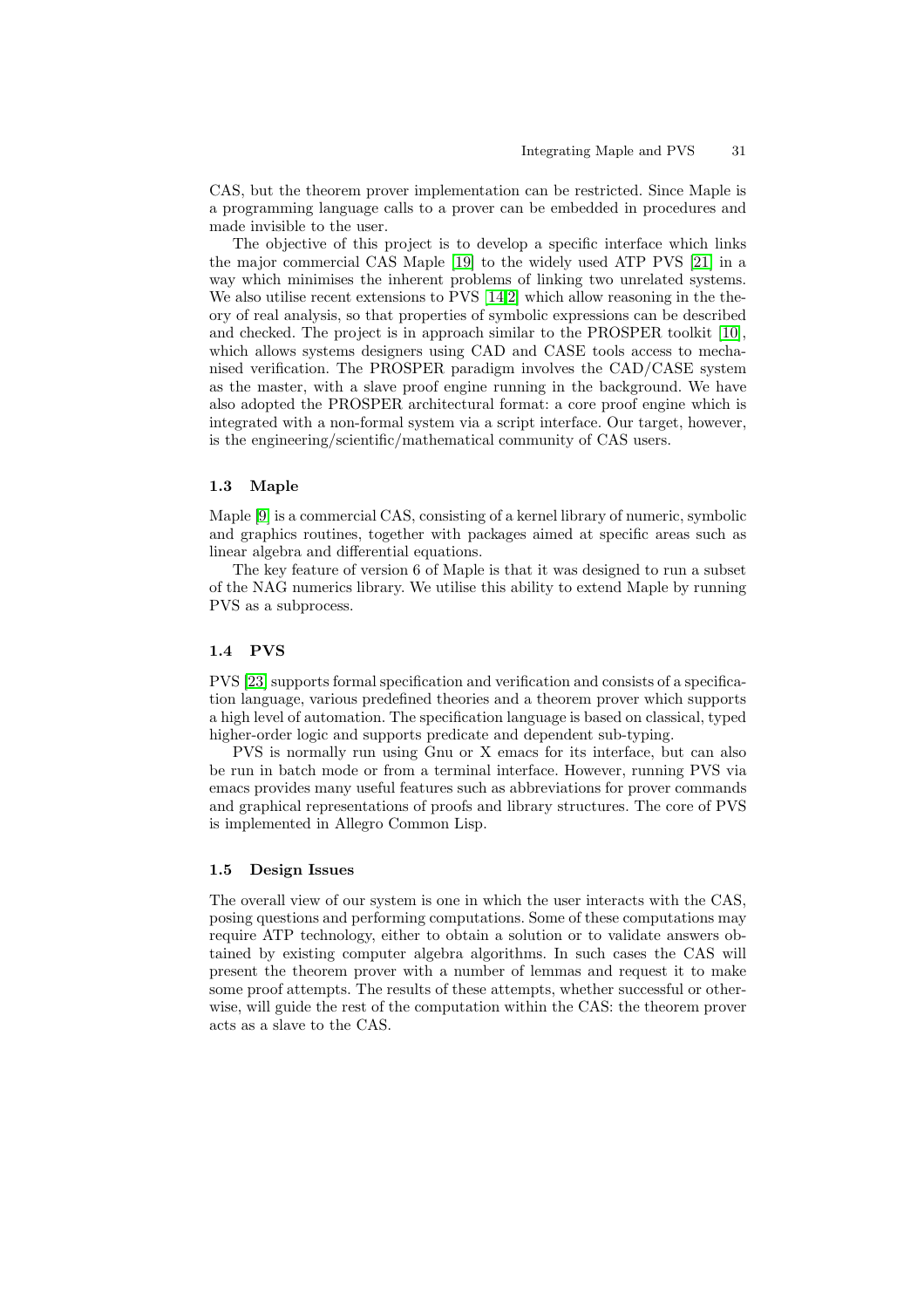The system has a tightly coupled architecture. In such a system, the theorem prover shares the same resources as the computer algebra system and is directly controlled by it.



**Fig. 1.** Tightly Coupled System.

# <span id="page-5-0"></span>**2 The PVS Real Analysis Library**

Our goal is to provide automatic support for reasoning about real valued CAS expressions. The basic PVS libraries are insufficient for proving properties such as continuity or convergence of functions. It was therefore necessary to extend PVS with (i) libraries of real analysis definitions and lemmas, and (ii) specialist proof strategies.

<span id="page-5-1"></span>A description of a PVS library of transcendental functions was provided in [\[14\]](#page-15-11). The library can be used to check continuity of functions such as

$$
e^{x^2 + |1-x|} \tag{4}
$$

The library is based on Dutertre's real analysis library [\[13\]](#page-15-15) and contains a development of power series, which is used to describe and reason about functions such as  $exp, cos, sin$  and  $tan$  and their inverses. The library also contains a large set of lemmas about properties of these functions as provided by mathematics textbooks.

A particular focus of this library is supporting automation. There are two ways of automating proofs in theorem provers: writing purpose-built strategies; or using pre-defined widely applicable strategies. The latter method (such as blast-tac in Isabelle [\[24\]](#page-15-16) or grind in PVS ) is the one we have primarily used, although we have also written some special purpose strategies. Application of the PVS generic tactic grind can be quite difficult. In order to improve the performance of grind (both in terms of speed of proof and in the number of conjectures it will prove automatically) we have introduced various type judgements [\[22\]](#page-15-17) into our development. These judgements allow grind to apply generic theorems to our specific tasks, effectively by giving hints to the matching algorithm searching for appropriate theorems in the development.

The method used for *continuity checking* is what one might call the High School method. It is based on the theorems that the constant functions and the identity function are continuous everywhere, and that well-founded combinations using the following operators are also continuous: addition, subtraction,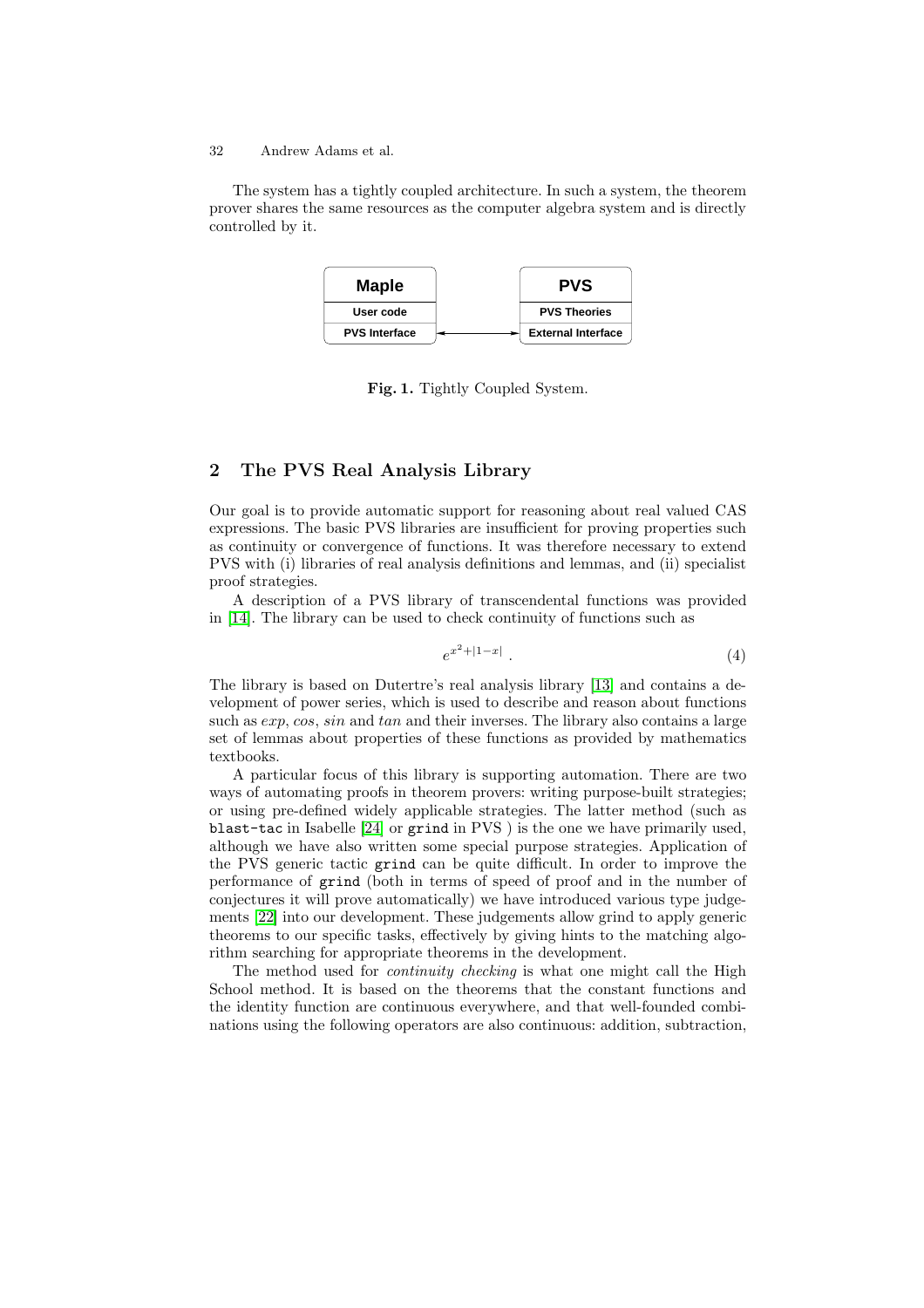multiplication, division, absolute value and function composition. Also, the functions  $exp$ ,  $cos$ ,  $sin$  and  $tan$  are continuous everywhere in their domains,<sup>[1](#page-6-1)</sup> which means that we can prove that functions such as [\(4\)](#page-5-1) are continuous on the whole of their domain. The continuity checker is invoked by using the strategy cts, which performs all the necessary theory instantiations.

Since [\[14\]](#page-15-11) some changes have been made to the basic analysis library as some definitions were discovered to be unsuitable. This particularly concerns the definition of convergence of functions. Dutertre's definition of convergence was unusual in that it coincided with the definition of continuity. This is seen by the "theorem" in Dutetre's development:

```
continuity def2 : THEOREM
   continuous(f, x0) IFF convergent(f, x0) .
```
We changed the definition of convergence of functions to the more usual one, so that the above is no longer a theorem, and also made other necessary changes to the rest of the theory.

As well as changes to the underlying theories we have extended the implementation of the continuity checker. In particular, it is now possible to check functions such as  $1/(cos(x) + 2)$  for continuity. This has been implemented using judgements to assert that cos and sin are always within  $[-1, 1]$  and that adding (or subtracting) something strictly greater that 1 will return a non-zero real value.

As well as a continuity checker we now have a convergence checker; this will check if a certain function has a limit at some point (or indeed everywhere in its domain). We can prove, for example, that the function

$$
-\pi - 1 + \pi * e^{1 - \cos(x)} \tag{5}
$$

has a limit at the point

$$
arccos(1 - log(\frac{1+\pi}{\pi})) . \tag{6}
$$

The convergence checker is implemented in the strategy conv-check, and it works in the same syntax directed way as the continuity checker, and so has similar capabilities and limitations.

## <span id="page-6-0"></span>**3 Implementation**

In this section we describe the work undertaken to develop our Maple/PVS system. We have created a tightly coupled system under UNIX with PVS being controlled by Maple as if it was a "normal" user. That is, PVS believes that it is interacting with someone entering commands from a terminal rather than, for example, a pipe to another program.

<span id="page-6-1"></span>Note that the domain of tan excludes all points with value of the form  $(2n + 1)\pi/2$ and that it is continuous everywhere else.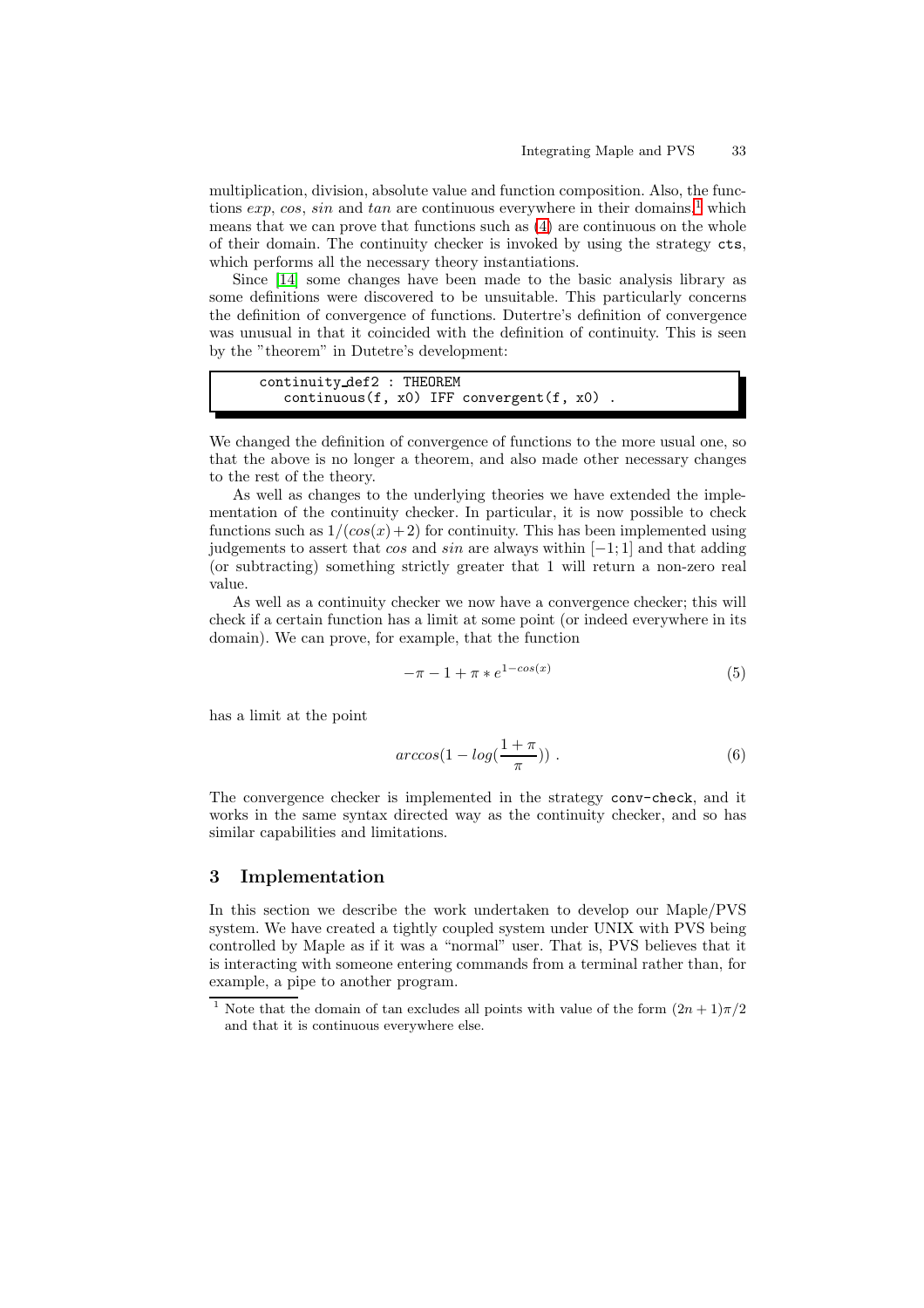# **3.1 Extending Maple**

Although Maple provides its own programming language, it was necessary to make use of the Maple interface to external functions written in C. By writing a small amount of "glue" in C to handle the creation and management of new processes, low-level PVS interactions and other support facilities, we are able to present a simplified PVS interface to users of the Maple language.

An example of the Maple code that we use to import C functions is:

```
PvsSend:= define external(
   'pvsSend',
      handle :: integer[4],
      message :: string[],
      RETURN :: boolean[4],
      LIB = "maple_pvslib.so"
);
```
Here the C function long pvsSend(long handle, char \*message) is imported into Maple as an external procedure called PvsSend. The compiled C for pvsSend is stored in the shared object called maple pvslib.so.

Only seven of our C functions are imported into Maple in this way and provide a basic low-level interface to PVS. Built on top of these are a number of higher-level functions written in the Maple language. For example, the Maple function used to start a PVS session with a particular context is:

```
PvsStart := proc(dir::string)
   # Start PVS using imported C function
   pvs := PvsBegin(\bar{)};
   # Send data to PVS via imported C function
   PvsSend("(change-context \"" || dir || "\")");
   # Wait for prompt using another imported C function
   PvsWaitForPrompt(pvs);
   pvs;
end proc
```
These Maple procedures are supplied as a module, which allows users to import them as a library package. The library must be added to Maple by each user before the interface can be used. The library can then be accessed at each session by the command:

<sup>&</sup>gt; with(PVS);

[*PvsLineFind* , *PvsPrintLines*, *PvsProve*, *PvsQEDfind*, *PvsReadLines*, *PvsSendAndWait*, *PvsStart*] which loads the listed commands from the Maple module PVS.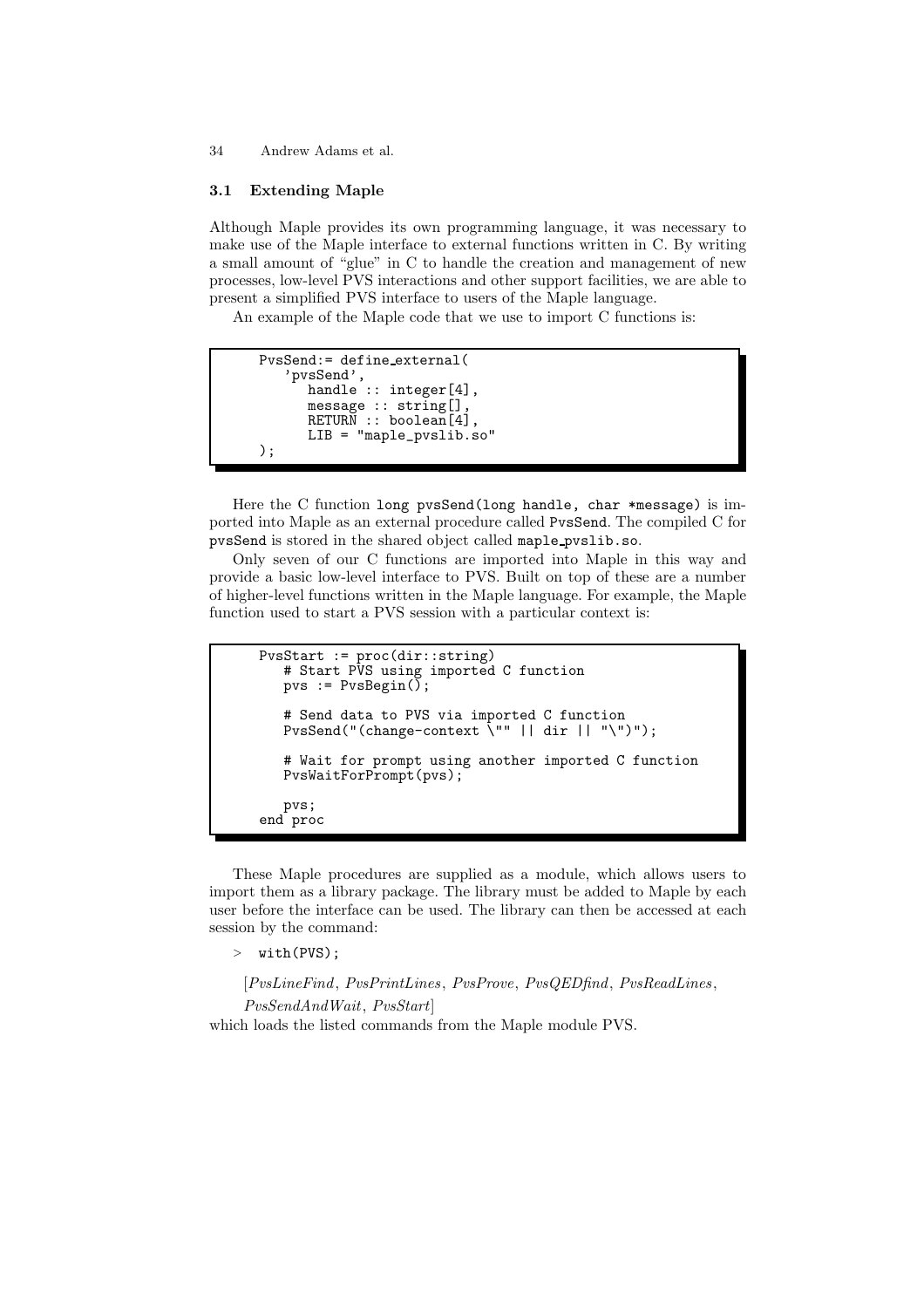## **3.2 Maple/PVS Communication**

Maple/PVS communication has been implemented in two parts. Firstly, a simple lexical analyser (**pvs-filter**) recognises PVS output and translates it into a format that is easier to parse by other tools (such as the Maple interface). Secondly, a small Tcl/Tk application (**pvs-ctl**) acts as a broker between Maple, PVS and the Maple/PVS user. This broker application is launched from Maple as the child process instead of the PVS-Allegro LISP image and uses **pvs-filter** to simplify the processing of PVS-Allegro output:



**Fig. 2.** Maple/PVS System.

Under normal use, Maple sends PVS commands to **pvs-ctl** which passes them directly to PVS-Allegro. Responses are translated by **pvs-filter** and examined by **pvs-ctl**. Anything that needs the user's attention is handled interactively by **pvs-ctl** allowing the user to respond directly to PVS-Allegro without Maple being aware of it. Status messages from PVS-Allegro are displayed graphically by **pvs-ctl** along with other output describing how proof attempts are progressing. Again, none of this reaches Maple—only the information that Maple actually needs. At present, Maple only needs to know about PVS prompts (so that it can send the next command), and Q.E.D. messages indicating that a proof attempt was successful.

The benefits of this system are significant: for the Maple programmer PVS appears as a black-box which is controlled via a trivial protocol. Maple sends a command to the black-box and reads response lines until a prompt is found. If any of these lines contains a Q.E.D. line then the command was successful, otherwise it was not. Simplicity is important because Maple is designed for solving computer algebra problems, and not for text processing.

For the Maple/PVS user the **pvs-ctl** application provides a graphical display of the current state of the system. Not only can progress be monitored, but interaction with PVS-Allegro is available when needed. If PVS stops in the middle of a proof attempt and asks for a new rule to apply, the novice user can respond with (quit) while the expert user might be able to guide the proof further.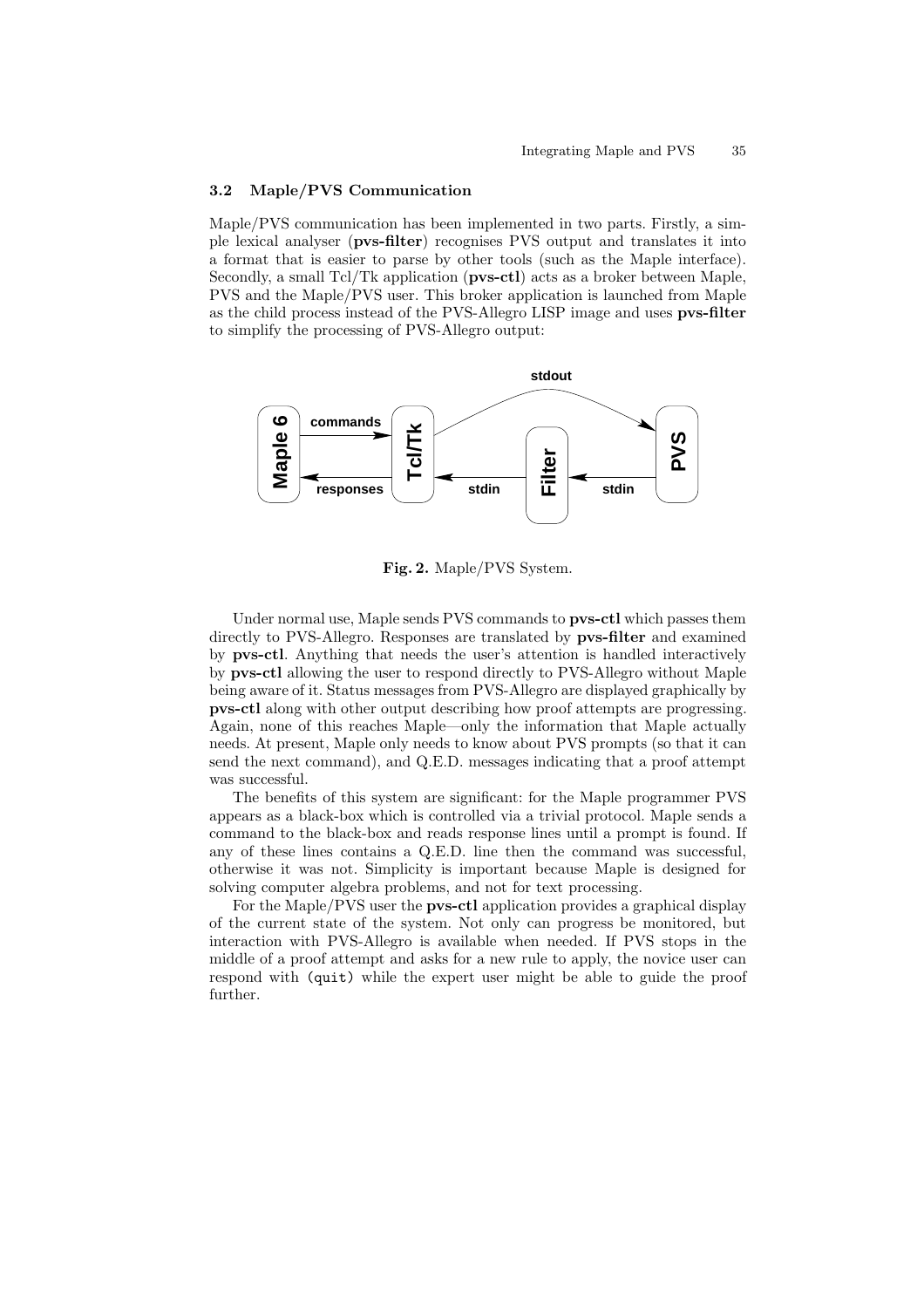# **3.3 Simple Examples**

We now provide straightforward examples of the use of the interface. Neither of the examples involves our PVS real analysis library; they demonstrate only the mechanics of the interface, and illustrate the master/slave relationship between Maple and PVS.

We assume that the Maple user has installed locally the C code, shell scripts and Maple library described in Section [3,](#page-6-0) and PVS. The first task is to initialise the interface, and check that we can prove that  $2 + 2 = 4$ :

```
> pvs := PvsStart("../pvslib"):
```
The PvsStart command launches a Tcl/Tk window and opens communications with a PVS session using libraries found in the given directory.

> ex1 := PvsProve(pvs, "g: FORMULA  $2 + 2 = 4$ ", "", ""): The PvsProve command (i) takes a PVS session identifier, (ii) a formula in PVS syntax, (iii) a PVS library - the default is the prelude, and (iv) a PVS proof command - the default is ASSERT. The result of this command is shown in Figure [3.](#page-9-0)

| Maple/PVS Session Manager                                                                                                                                                                                                                                                                                                                                                                                                                                                            | $-1 = 1$    |
|--------------------------------------------------------------------------------------------------------------------------------------------------------------------------------------------------------------------------------------------------------------------------------------------------------------------------------------------------------------------------------------------------------------------------------------------------------------------------------------|-------------|
| File PVS                                                                                                                                                                                                                                                                                                                                                                                                                                                                             | <b>Help</b> |
| Context changed to /user2/tom/MaplePVS/pvslib/<br>"/user2/tom/MaplePVS/pvslib/"<br>IPVS(4):<br>(read-strategies-files)<br>⊪Defining SHUFFLE-FORMS.<br>∥Defining SHUFFLE–FORMS\$.<br>Defining CTS.<br>∥Defining CTS\$.<br>Defining SHUFFLE-FORMS-LIMITS.<br>∥Defining SHUFFLE–FORMS–LIMITS\$.<br>∥Defining CONV-CHECK.<br>∥Defining CONV-CHECK\$.<br>NIL<br>PVS(5):<br>∥(prove–formula–decl "g: FORMULA 2 + 2 = 4" nil ′("" (ASSERT)))<br>SB Formula Decla/tmp/pvs-82772.p1aNILaTaNIL |             |
| g ∶<br>$\{13 \}$ 2 + 2 = 4<br>Rerunning step: (ASSERT)<br>Simplifuing, rewriting, and recording with decision procedures,<br>Q.E.D.<br>$(T''''$ (ASSERT))<br>IPVS(6):<br>PVS command:                                                                                                                                                                                                                                                                                                |             |
| Formula typechecked                                                                                                                                                                                                                                                                                                                                                                                                                                                                  | GC:         |

**Fig. 3.** Tcl/Tk Window for the Maple/PVS Interface.

<span id="page-9-0"></span>We confirm in Maple that the proof was successful using the PvsQED find command:

```
> PvsQEDfind(ex1);
```
*true*

The second elementary example is a proof that the definite integral given in Section [1.1](#page-1-0) is undefined for certain values of its parameters. We prove property [\(3\)](#page-3-0) via the command: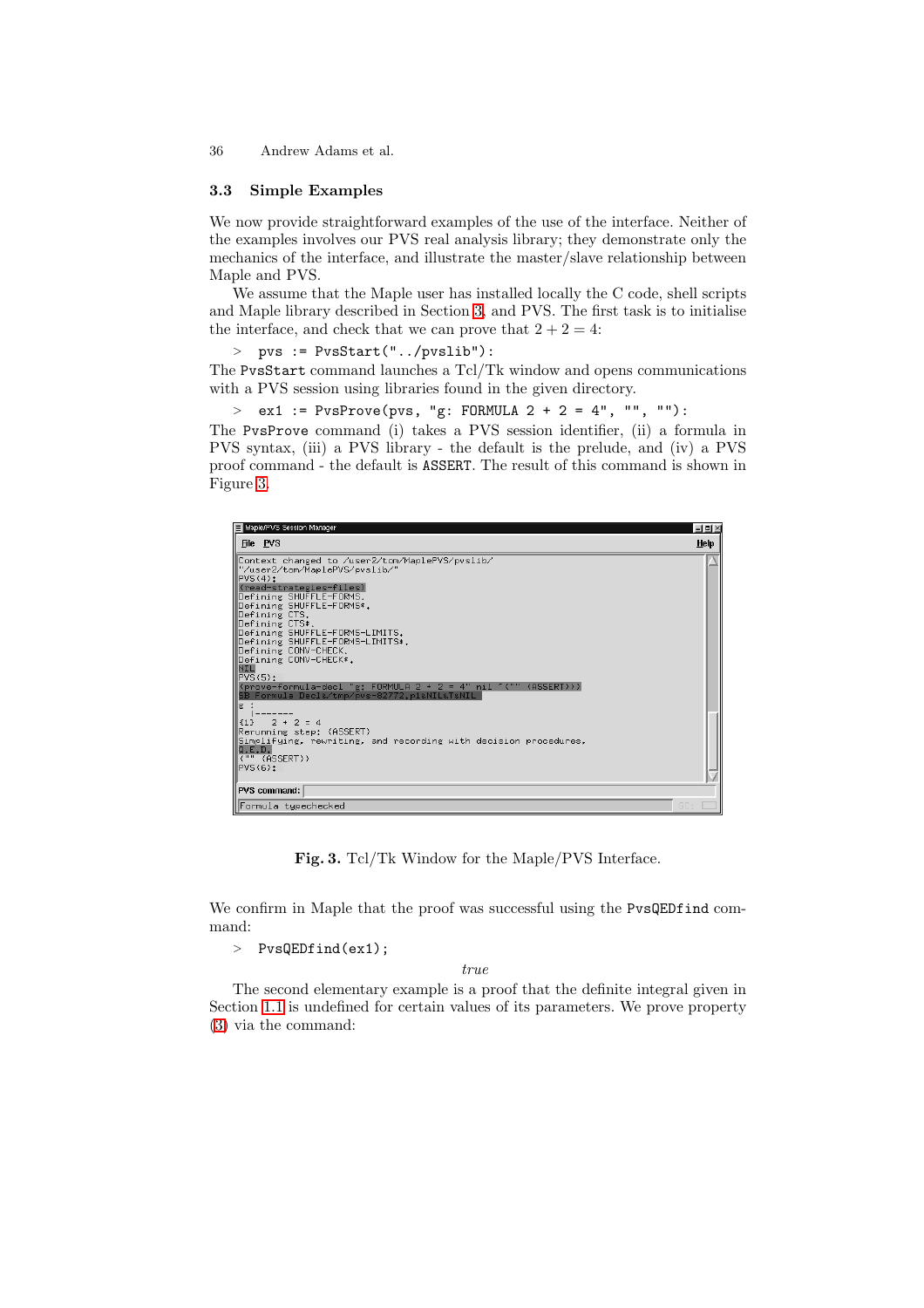```
> PvsProve(pvs, "def: LEMMA FORALL (a,b:posreal) :
> b > a IMPLIES EXISTS (x:real) : 0 \le x AND x \le b AND
   not(member[real](x,({z:real|z /=a})))",
   "", "then (skosimp*)(then (inst 1 \n\langle \text{val}(1 \mid \text{val}(1)) \rangle;
```
For this example the proof argument to PvsProve is rather more complicated, and represents a single statement of the sequential PVS proof by repeated Skolemisation and flattening, explicit instantiation, and use of the grind tactic.

The above examples show that the Maple user controls the interface using Maple commands in a Maple session. The user can check that proof attempts have succeeded without needing to interact with (or even view) the Tcl/Tk window. This is present only as a gateway to PVS, used when proof attempts fail, or when a record of the logical steps used in a proof is needed.

## <span id="page-10-0"></span>**4 Applications**

In this section we demonstrate the use of the Maple/PVS interface to obtain proofs which use lemmas from the real analysis library discussed in Section [2.](#page-5-0) We motivate the use of the proof strategies contained in the library by first proving results without them.

## <span id="page-10-1"></span>**4.1** Continuity of  $\sqrt{x}$  for  $x > 0$

Consider the following proof that  $\sqrt{x}$  can be shown to be continuous for  $x > 0$ by choosing  $\delta = \epsilon \sqrt{x_0}$  in the definition of continuity:

$$
\delta = \epsilon \sqrt{x_0} \implies
$$
  
\n
$$
\delta \le \epsilon (\sqrt{x} + \sqrt{x_0}) \implies
$$
  
\n
$$
|\sqrt{x} - \sqrt{x_0}| < \frac{\delta}{\sqrt{x} + \sqrt{x_0}} \implies |\sqrt{x} - \sqrt{x_0}| < \epsilon \implies
$$
  
\n
$$
|\sqrt{x} + \sqrt{x_0}||\sqrt{x} - \sqrt{x_0}| < \delta \implies |\sqrt{x} - \sqrt{x_0}| < \epsilon \implies
$$
  
\n
$$
|x - x_0| < \delta \implies |\sqrt{x} - \sqrt{x_0}| < \epsilon \tag{7}
$$

The equality used is the example given in Section [1.1.](#page-1-0) The proof using the Maple/PVS interface is obtained with the command:

<sup>&</sup>gt; ex3 := PvsProve(pvs, "sqrt\_eq: LEMMA FORALL (x,y:posreal) :

- $\qquad \qquad \text{abs}(\texttt{root}(x,2)\texttt{-root}(y,2))*\texttt{abs}(\texttt{root}(x,2)\texttt{+root}(y,2)) =$
- $abs(x-y)$ ", "roots", "then (skolem!)(then (use
- <sup>&</sup>gt; \"sqrt\_difference\")(then (use \"abs\_mult\")(assert)))");

Here we are using the PVS roots theory. We use this theory again to prove that

$$
|\sqrt{x} + \sqrt{x_0}| |\sqrt{x} - \sqrt{x_0}| < \sqrt{x_0} \delta \implies |\sqrt{x} - \sqrt{x_0}| < \epsilon
$$
 (8)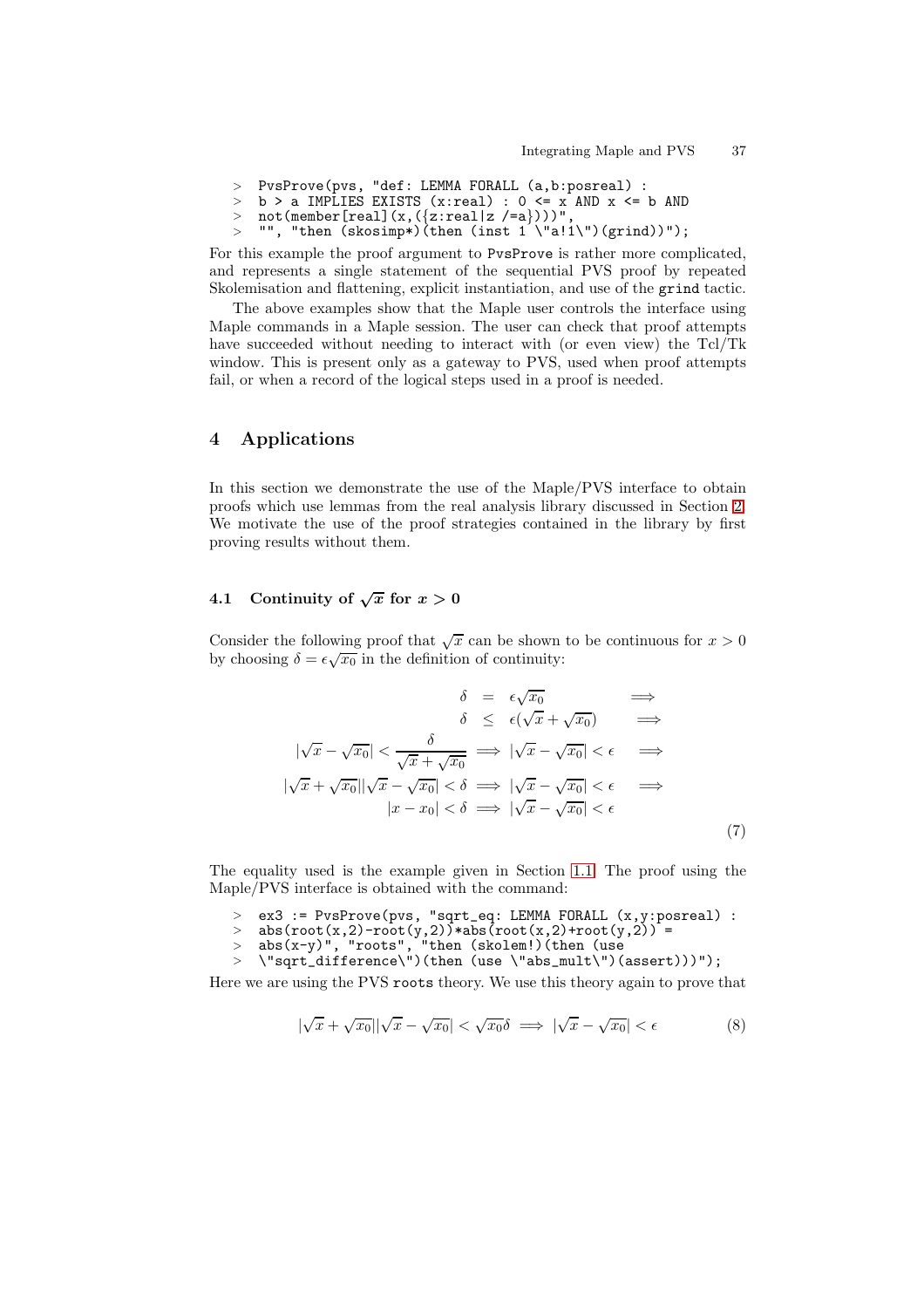- > ex4 := PvsProve(pvs, "sqroot\_ineq: LEMMA<br>> FORALL (eps,x.v:posreal) :
- <sup>&</sup>gt; FORALL (eps,x,y:posreal) :
- $>$  abs(root(x,2)-root(y,2))\*abs(root(x,2)+root(y,2))
- $>$  < eps\*root(y,2) IMPLIES abs(root(x,2)-root(y,2)) < eps",
- <sup>&</sup>gt; "roots", "then (skosimp)(then (lemma
- $>$  \"both\_sides\_times\_pos\_1t1\" (\"x\"<br>> \"abs(root(x!1.2)-root(y!1.2))\"  $\forall$ "abs(root(x!1,2)-root(y!1,2)) $\forall$ "
- >  $\sqrt{p}z\$ "  $\log(z\cdot z\cdot 1,2)$ +root(y!1,2)) $\sqrt{y}\$ "<br>>  $\log(11|y)$ (grind))"):
- $\langle "eps!1\\ ")\; (grind))"$ ;

This example demonstrates the greater proof power of the interface. Maple alone fails to obtain the identities needed in the above proof. Unfortunately, we need several explicit commands to guide PVS in each proof. The next stage of the development of the interface is the provision of a suite of strategies for performing analysis proofs with much less user guidance.

## **4.2 Using the Real Analysis Library**

The previous example involved the sequential proof of properties of a standard  $\epsilon$ - $\delta$  real analysis definition. By using the real analysis library described in Section [2,](#page-5-0) we can prove continuity and convergence directly for a wide range of functions. To illustrate this we use the PvsProve command with top analysis as the library, and with either cts or conv-check as the proof strategy. For example, consider the initial value problem (IVP)

<span id="page-11-0"></span>
$$
y'(x) = f(x, y), \quad y(a) = \eta \tag{9}
$$

where y' denotes denotes the derivative of  $y(x)$  with respect to x. Let D denote the region  $a \leq x \leq b$  and  $-\infty < y < \infty$ . Then Equation [9](#page-11-0) has a unique differentiable solution,  $y(x)$ , if  $f(x, y)$  is defined and continuous for all  $(x, y) \in D$ , and there exists a positive constant  $L$  such that

$$
|f(x, y_0) - f(x, y_1)| \le L|y_0 - y_1| \tag{10}
$$

holds for every  $(x, y_0)$  and  $(x, y_1) \in D$ .

Our intention is to use the interface and the real analysis library to verify conditions on the input function,  $f(x, y)$ , and the Maple solution,  $y(x)$ , of the IVP. For example, we prove that

$$
f(x,y) = \frac{1}{e^{\pi - |6\cos(x)|}}
$$
 (11)

is defined and continuous on the real number line using the cts strategy:

- $>$  ex5 := PvsProve(pvs, "g: LEMMA FORALL (y:real) :
- $continuous(lambda (x:real) : 1/exp(pi abs(6*cos(x))), y)$ ",
- <sup>&</sup>gt; "top\_analysis", "cts");

For an example of the verification of properties of a Maple solution, we consider the IVP

$$
y'(x) = \sin(x)y(x) + \sin(x)y(x)^2, \quad y(0) = \pi.
$$
 (12)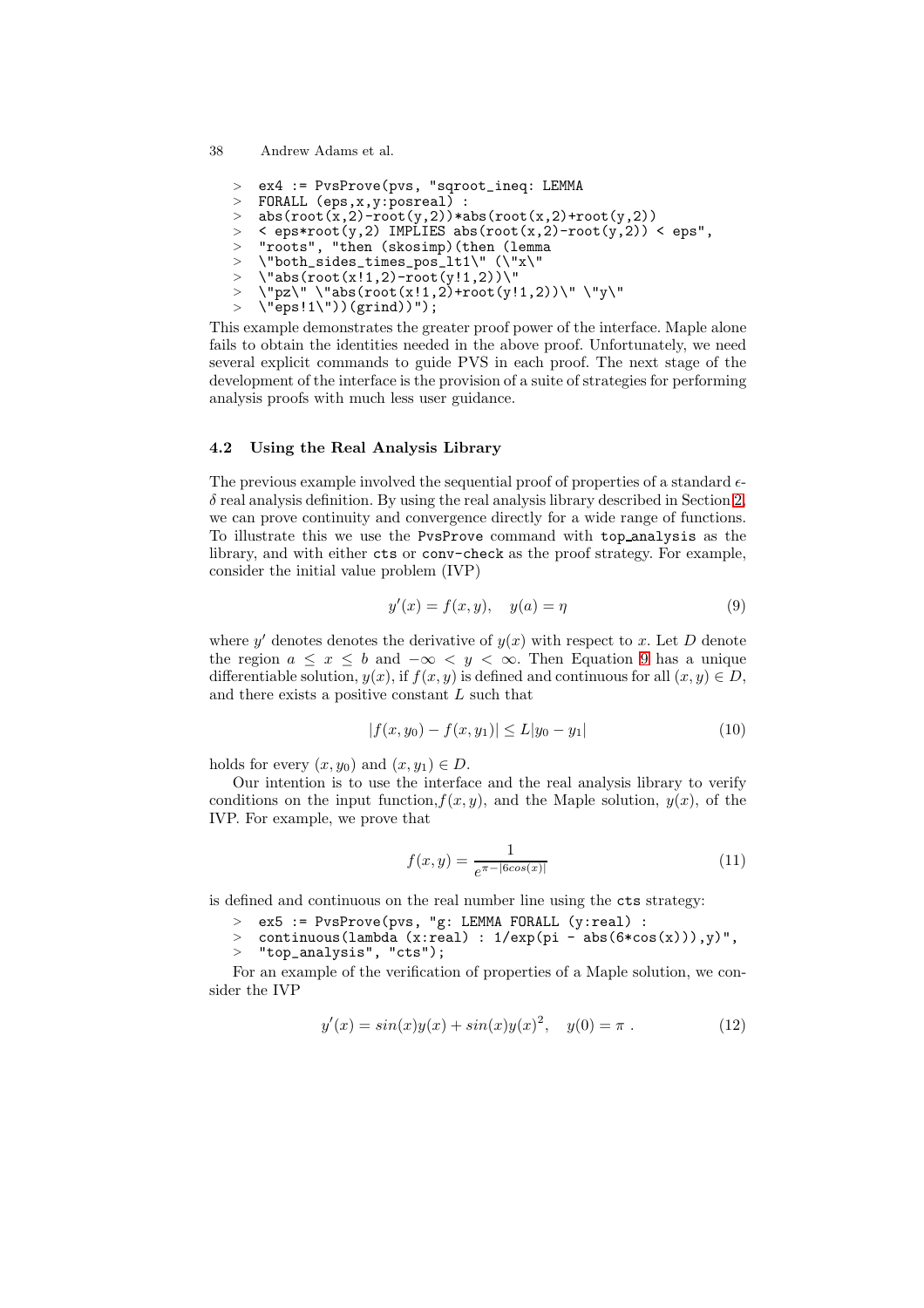We can obtain a closed form solution using a Maple procedure:

<span id="page-12-0"></span>
$$
y(x) = \frac{-\pi e^{(-\cos(x) + 1)}}{-1 - \pi + \pi e^{(-\cos(x) + 1)}}
$$
(13)

Since the IVP is of generalised Riccati type [\[20\]](#page-15-18), we can check that the solution has only removable poles, i.e. that the solution has a limit at those points at which it is undefined. In other words, we prove that

$$
\pi e^{1 - \cos(x)} - \pi - 1\tag{14}
$$

is convergent (i.e. has a limit) at

$$
x = \arccos(1 + \log(\frac{1 + \pi}{\pi}))\tag{15}
$$

via the conv-check strategy:

- <sup>&</sup>gt; ex6 := PvsProve(pvs, "g: LEMMA convergent(LAMBDA (x:real) :
- $-pi-1+pi*exp(1-cos(x)),$ acs $(1+ln((1+pi)/pi)))$ ",
- <sup>&</sup>gt; "top\_analysis", "conv-check");

We can also verify the the solution in  $(13)$  can never be zero, using the grind strategy:

- <sup>&</sup>gt; ex1 := PvsProve(pvs, "g: FORMULA FORALL (x:real) :
- $>$  -pi $*$ exp(-cos(x)+1)/= 0", "top\_analysis", "grind :defs NIL");

These examples demonstrate the inference capability and expressivity of the interface augmented with a library of analytic proof strategies. The results can not be proved within Maple, and are not easy to prove by hand.

### <span id="page-12-1"></span>**4.3 A Generic Application to IVPs**

We now describe a methodology for validating and improving Maple procedures for solving IVPs of the form

$$
y'(x) = r(x) - q(x)y(x), \quad y(a) = \eta, \quad x \in [a, b]
$$
 (16)

We can use the interface to check the following requirements on inputs (bearing in mind that each input can be a complicated symbolic expression involving parameters):

1.  $r(x)$  and  $q(x)$  are continuous over [a, b]; 2.  $r(x) - q(x)y(x)$  is continuous, Lipschitz, and/or differentiable over [a, b].

Answers to these questions provide a formal check on the existence and uniqueness of solutions for the given finite range. For example, we proved the continuity of  $\sqrt{x}$  for all positive x in Section [4.1.](#page-10-1) We can prove that  $\sqrt{x}$  is not Lipschitz for  $x \in (0, 1)$  using the interface. Information regarding existence and uniqueness can be used to fine tune the procedure used to obtain a solution, by using relevant assumes clauses in Maple (e.g. assume  $(r(x) - q(x)y(x))$ , continuous) so that specialised solution techniques can be safely used.

Once a solution,  $y(x)$ , has been obtained, we can use the interface to check properties such as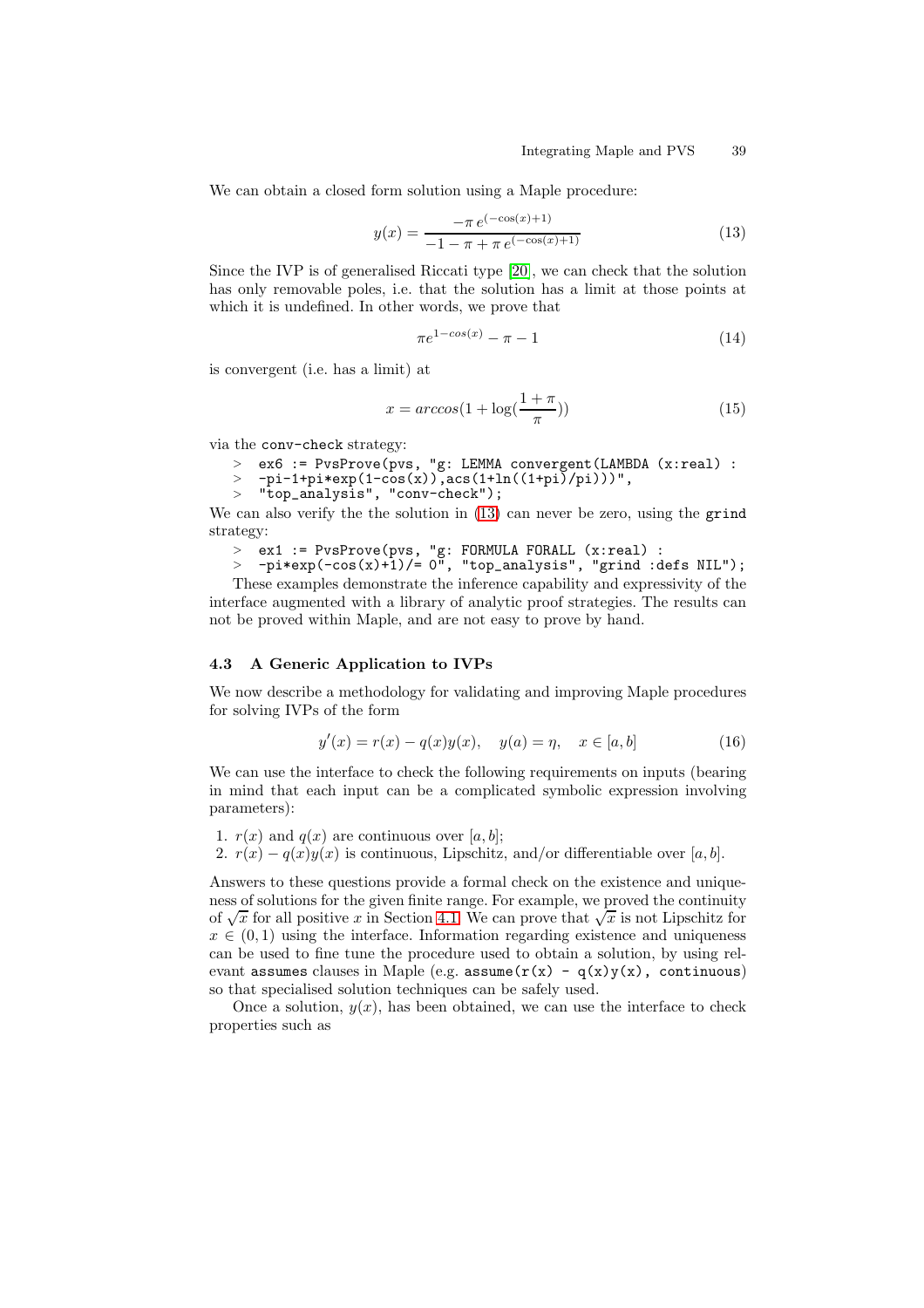- 1.  $y'(x) f(x, y) = 0;$
- 2.  $y(a) = \eta$ ;
- 3.  $y(x)$  has removable poles, non-removable branch points and/or is itself continuous.

The following prototype Maple procedure takes  $r(x)$ ,  $q(x)$ ,  $a$ ,  $\eta$  and b, and supplies answers to some of the above questions using the inbuilt Maple dsolve procedure for obtaining  $y(x)$ .

```
qsolve := \mathbf{proc}(r, q, a, \eta, b)local pvs, z1, z2, z3, z4, z5, z6, sol, diffsol;
pvs := \text{PvsStart}(\text{``.}/\text{pvslib''});z1 := \text{PvsProve}(pvs,"g: FORMULA FORALL (v:I[a,b]): continuous(lambda (x:I[a,b]): r(x), v)",
   "top analysis", "cts");
z2 := \text{PvsProve}(pvs,"g: FORMULA FORALL (v:I[a,b]): continuous(lambda (x:I[a,b]): q(x), v<sup>"</sup>,
   "top analysis", "cts");
if not (PvsQEDfind(z1) and PvsQEDfind(z2)) then ERROR('invalid input')else
   sol := dsolve(\{\text{diff}(y(x), x) = r(x) - q(x)y(x), y(a) = \eta\}, y(x));diffsol := diff(sol, x);
   z_4 := \text{PvsProve}(pvs,"g: FORMULA FORALL (v:I[a,b]) : diffsol(v) = r(v) - q(v) * sol(v)",
      "top analysis", "grind");
   z5 :=PvsProve(pvs, "g: FORMULA sol(a) = eta", "top analysis", "grind");z2 := \text{PvsProve}(pvs,"g: FORMULA FORALL (v:I[a,b]): continuous(lambda (x:I[a,b]): sol(x),v",
      "top analysis", "cts")
fi;
if not (PvsQEDfind(z4) and PvsQEDfind(z5) and PvsQEDfind(z6)) then
   ERROR('invalid solution')
else sol
fi
```

```
end
```
Maple does have built in procedures for answering many of these questions, but, as shown in Section [1.1,](#page-1-0) can fail to detect the equality of two straightforward expressions and the continuity of a simple function. Using the interface helps the user to validate both the input and output of problems, and hence leads to improved use and understanding of the CAS.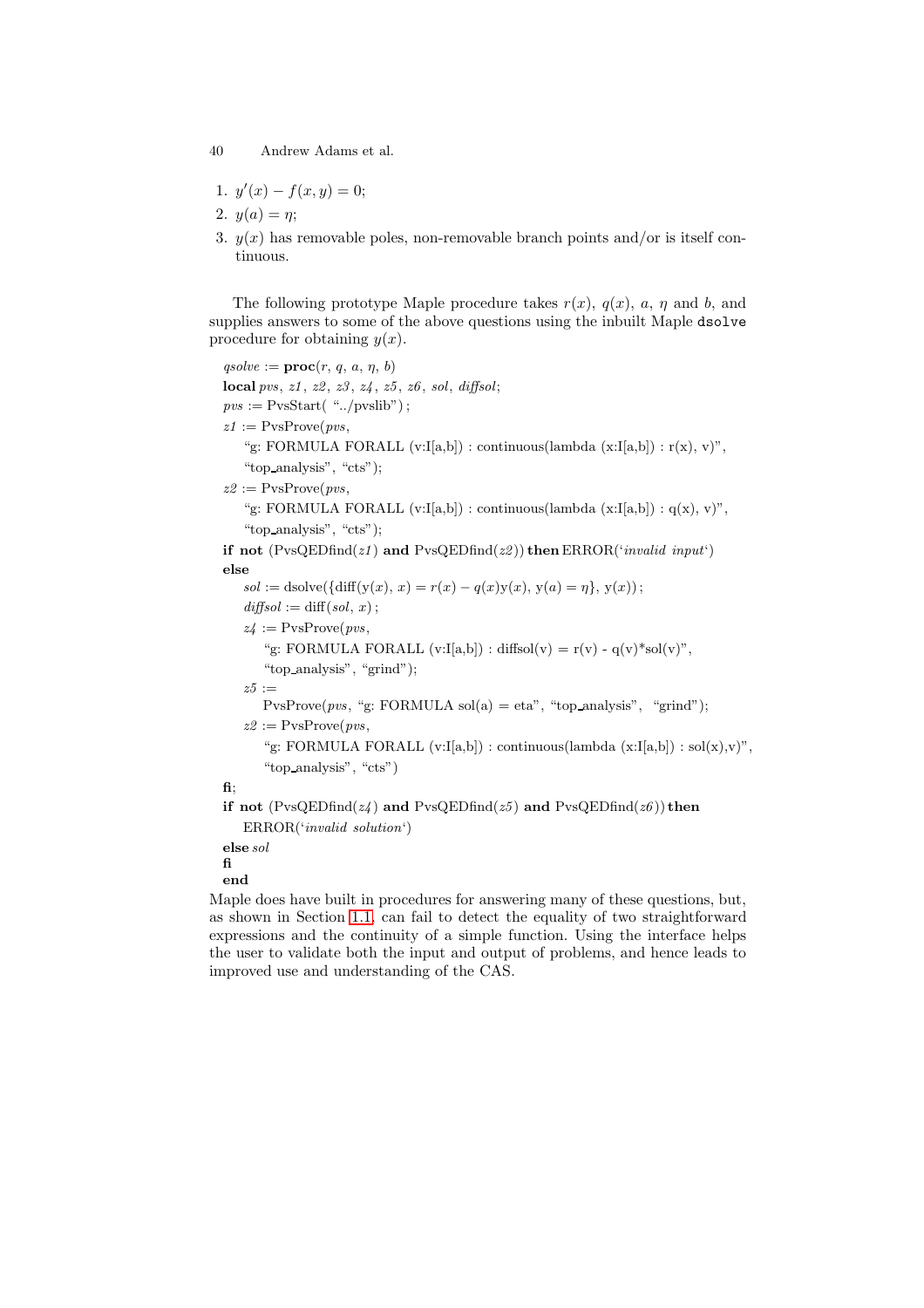## **5 Conclusions**

We have presented an interface between Maple and PVS. The interface gives Maple users access to the proof capabilities of PVS, thus providing a means to gain more formal knowledge of Maple results.

We have created a tightly coupled interface between Maple and PVS, under which PVS is controlled by Maple. A small Tcl/Tk application sits between Maple and PVS, so that PVS looks like a black box to the Maple user. However, it also allows a more experienced user to interact directly with PVS.

In Section [1.1](#page-1-0) we saw that Maple can fail to recognise a seemingly obvious equality, which could lead to an undetected division by zero, and also that Maple might apply standard procedures without checking validity of the input. In Section [4](#page-10-0) we showed how the interface can be used to correct these errors.

Our aim is to extend the applicability of the interface in two ways. Firstly the extension of the real analysis library discussed in Section [2](#page-5-0) by adding new strategies, and secondly by providing Maple procedures which automate the checking of validity of input and output, as described in Section [4.3.](#page-12-1) These extensions will require an improvement in the communication between the two systems, both in terms of syntax of expressions, and in decision procedures based on failed proof attempts.

## <span id="page-14-0"></span>**References**

- 1. Abbott, J., van Leeuwen, A., and Strotman, A. Objectives of OpenMath. Available from, Jan. 1995,
	- <http://www.rrz.uni-koeln.de/themen/Computeralgebra/OpenMath/>.
- <span id="page-14-6"></span>2. Adams, A., Gottliebsen, H., Linton, S., and Martin, U. Automated theorem proving in support of computer algebra: symbolic definite integration as a case study. In Proceedings of the 1999 International Symposium on Symbolic and Algebraic Computation, Vancouver, Canada (1999), ACM Press.
- <span id="page-14-5"></span>3. Ballarin, C., Homann, K., and Calmet, J. Theorems and algorithms: An interface between Isabelle and Maple. In Proceedings of the International Symposium on Symbolic and Algebraic Computation (1995), A. Levelt, Ed., ACM Press, pp. 150–157.
- <span id="page-14-2"></span>4. Bauer, A., Clarke, E., and Zhao, X. Analytica - an experiment in combining theorem proving and symbolic computation. Journal of Automated Reasoning 21 (1998), 295–325.
- <span id="page-14-1"></span>5. Bertoli, P., Calmet, J., Guinchiglia, F., and Homann, K. Specification and integration of theorem provers and computer algebra systems. In Artificial intelligence and symbolic computation (Plattsburgh, NY, 1998), no. 1476 in Lecture Notes in Computer Science. Springer-Verlag, 1998.
- <span id="page-14-3"></span>6. BUCHBERGER, B. Symbolic computation: Computer algebra and logic. In Frontiers of Combining Systems (1996), F. Baader and K. Schultz, Eds., Applied Logic Series, Kluwer Academic Publishers, pp. 193–220.
- <span id="page-14-4"></span>7. Buchberger, B., Jebelean, T., Kriftner, F., Marin, M., Tomuta, E., and VASARU, D. A survey of the theorema project. In *Proceedings of the 1997 Interna*tional Symposium on Symbolic and Algebraic Computation (1997), W. Kuechlin, Ed., ACM Press, pp. 384–391.